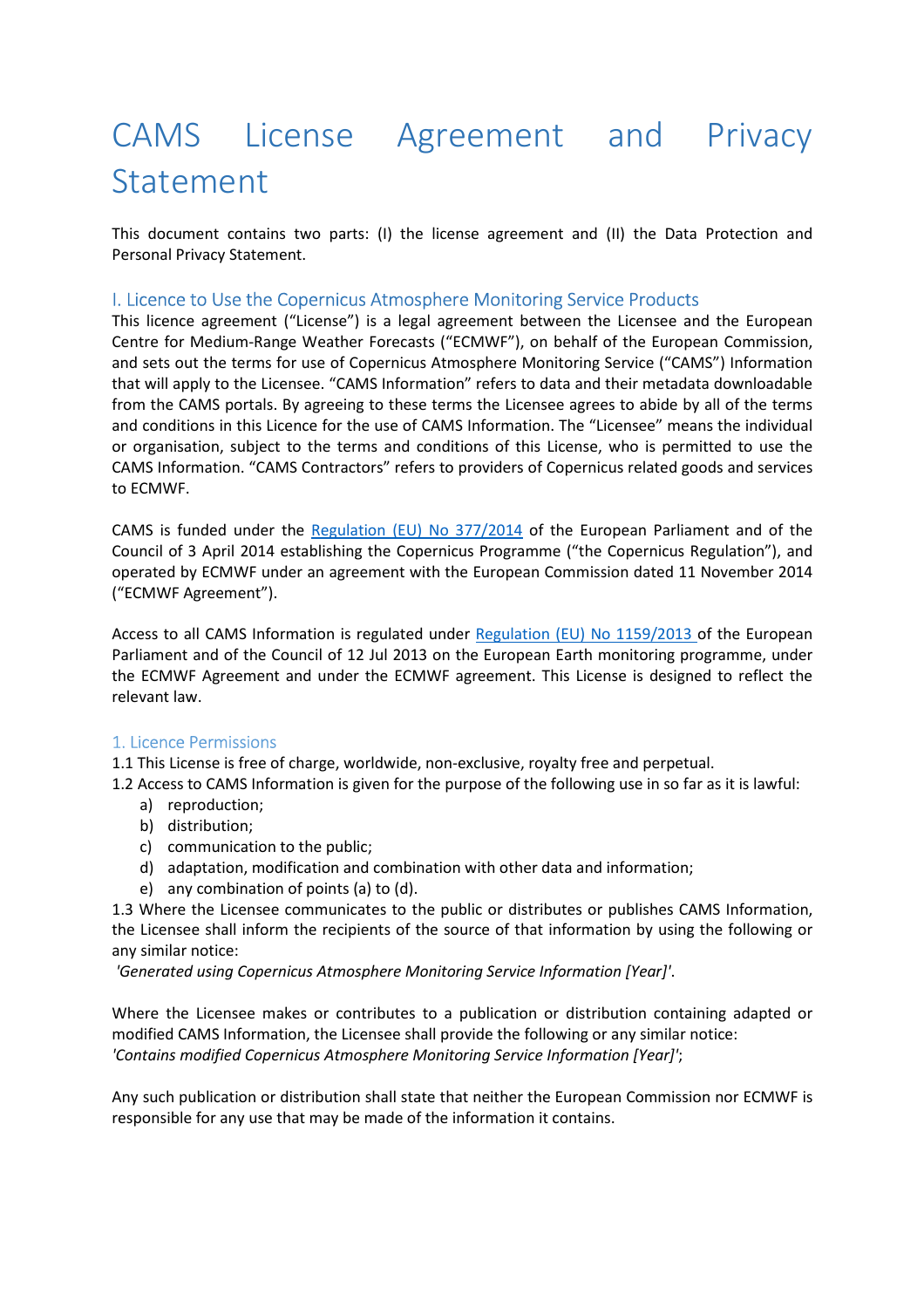## 2. Intellectual Property Rights

2.1 All Intellectual Property Rights in the CAMS Information belong, and will continue to belong, to the European Union.

2.2 All new Intellectual Property Rights created as a result of modifying or adapting the CAMS Information will be owned by the creator.

## 3. Provision of Additional Data Sets

This license only covers CAMS information. Access to information related to CAMS information to which the Licensee is directed through this portal may be subject to different license terms.

#### 4. Disclaimers

4.1 ECMWF does not warrant that CAMS Information will be free from errors or omissions or that such errors or omissions can or will be rectified, or that the Licensee will have uninterrupted access to CAMS Information.

4.2 ECMWF excludes all warranties, conditions, terms, undertakings, obligations whether express or implied by statute including but not limited to the implied warranties of satisfactory quality and fitness for a particular purpose or otherwise to the fullest extent permitted by law.

#### 5. Liabilities

ECMWF will not be held liable for any damage, loss whether direct, indirect or consequential resulting from the Licensee's use of the CAMS Information.

#### 6. Termination of and Changes to this Licence

ECMWF may terminate this licence if the Licensee breaches its obligations under these terms. ECMWF may revise this Licence at any time and will provide reasonable notice to the Licensee of any revisions, which will affect future downloads.

## II. Data Protection and Privacy Statement

The personal data you provide in the registration form will only be used internally by ECMWF and its CAMS Contractors, in an aggregated form, and for the sole purpose of improving the portal and of reporting the use of the portal to the European Commission. It will not be redistributed by any means, nor used for any other purpose. It will be processed in accordance with the ECMWF Data Protection Policy. By registering you allow ECMWF to process your personal data based upon the following rules:

Purpose(s) of the processing

Your personal data is collected and further processed for the purpose of the management of this portal and to derive use statistics of the products and services available in the CAMS data portals in order to improve user relations.

• Recipients of the data processed

For the purpose detailed above, access to your personal data is given to ECMWF staff members in charge of managing the Copernicus services. ECMWF may ask its CAMS Contractors to assist ECMWF with its tasks. These CAMS Contractors will have access to your personal data in order to perform their services for ECMWF, but will have no further permission to use your personal data. ECMWF may share your personal data with the Copernicus unit of the European Commission and the Copernicus User Forum (a working group set up by the European Commission, under Art. 30 (2) of the Copernicus Regulation), in order to assist with the identification of user requirements and the